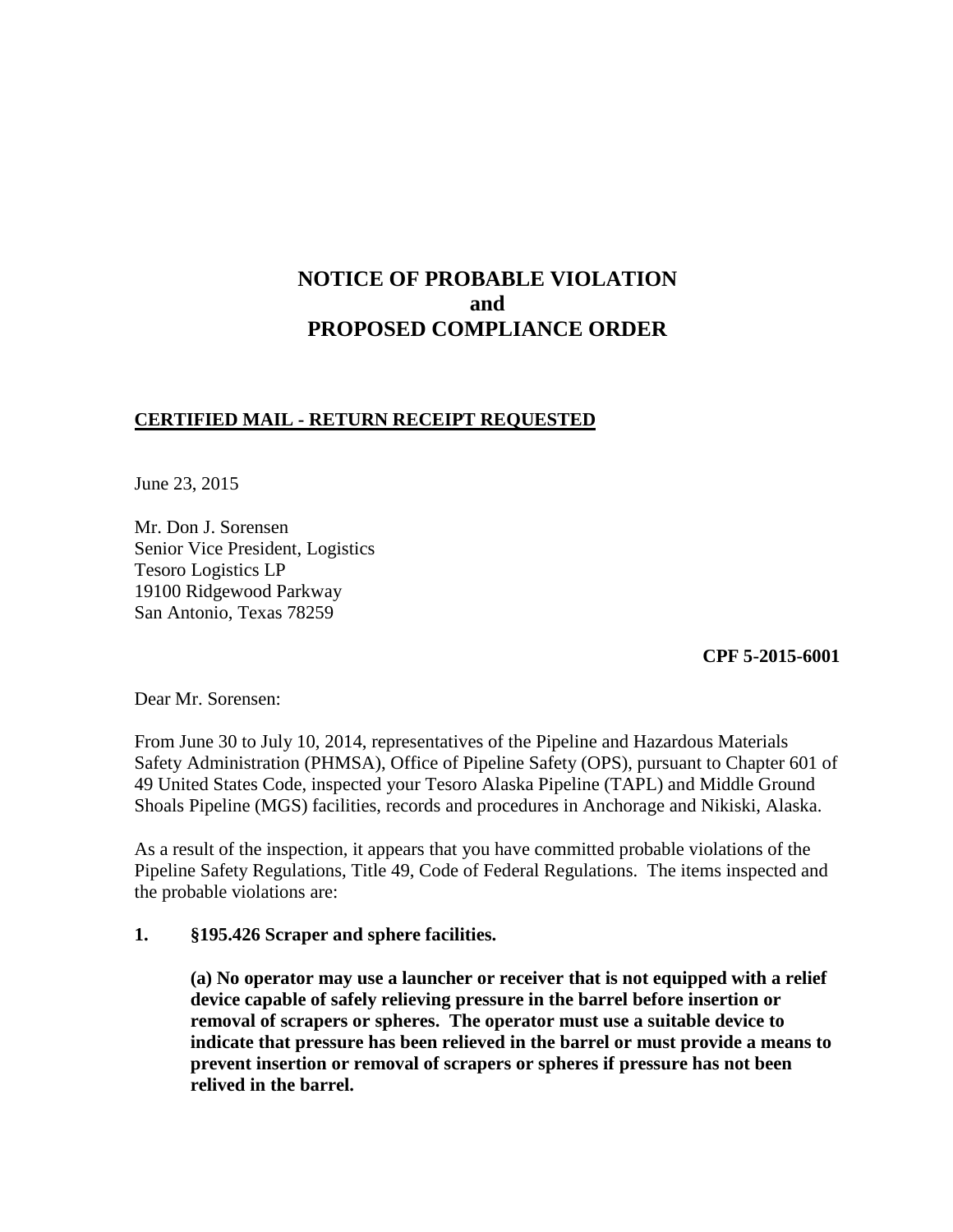Tesoro Alaska Pipeline Company (TAPC) did not have relief devices capable of safely relieving pressure in the barrel of their scraper and sphere facilities. The MGS pig launcher and receiver barrels did not have devices on the end closures of the barrels to either prevent the closure from being removed prior to release of the pressure on the barrel, or to indicate that pressure still remains in the barrel.

# **2. §195.573 What must I do to monitor external corrosion control?**

**(c) Rectifiers and other devices. You must electrically check for proper performance each device in the first column at the frequency stated in the second column.**

| <b>Device</b>                         | <b>Check frequency</b>                 |
|---------------------------------------|----------------------------------------|
|                                       | At least six times each                |
|                                       | calendar year, but with                |
| Reverse current switch.               | intervals not exceeding $2\frac{1}{2}$ |
| Diode.                                | months.                                |
| Interference bond whose failure would |                                        |
| jeopardize structural protection.     |                                        |
|                                       | At least once each calendar            |
|                                       | year, but with intervals not           |
|                                       | exceeding 15 months.                   |

TAPC did not check critical bonds at the required intervals. TAPC's cathodic protection contractor, Coffman Engineering, provided a 2012 Critical Bond Analysis Report which stated the TAPL had critical bonds with Conoco-Phillips facilities at Test Station 15A and with Flint Hills facilities at Test Station 59A. Tesoro did not electrically check these bonds for proper performance at least six times each calendar year, but with intervals not exceeding 2 ½ months, nor did TAPC investigate or follow-up to make a final determination of whether or not the bonds are critical to TAPL.

Following our inspection, a letter from Coffman Engineering, dated July 25, 2014, showed an analysis was done on one of the critical bonds between TAPL and Flint Hills indicated in 2012 and it was determined to be non-critical by TAPC's Corrosion Specialist. No records were provided to indicate follow-up or evaluation of the other bond (Test Station 15A) indicated as critical from the 2012 study.

# **3. §195. 403 Emergency response training.**

**(c) Each operator shall require and verify that its supervisors maintain a thorough knowledge of that portion of the emergency response procedures established under 195.402 for which they are responsible to ensure compliance.**

TAPC did not adequately train all of their employees per their Emergency Response Training (ERT) Plan. Peter Ribbon's ERT training record indicated he had not taken the eight-hour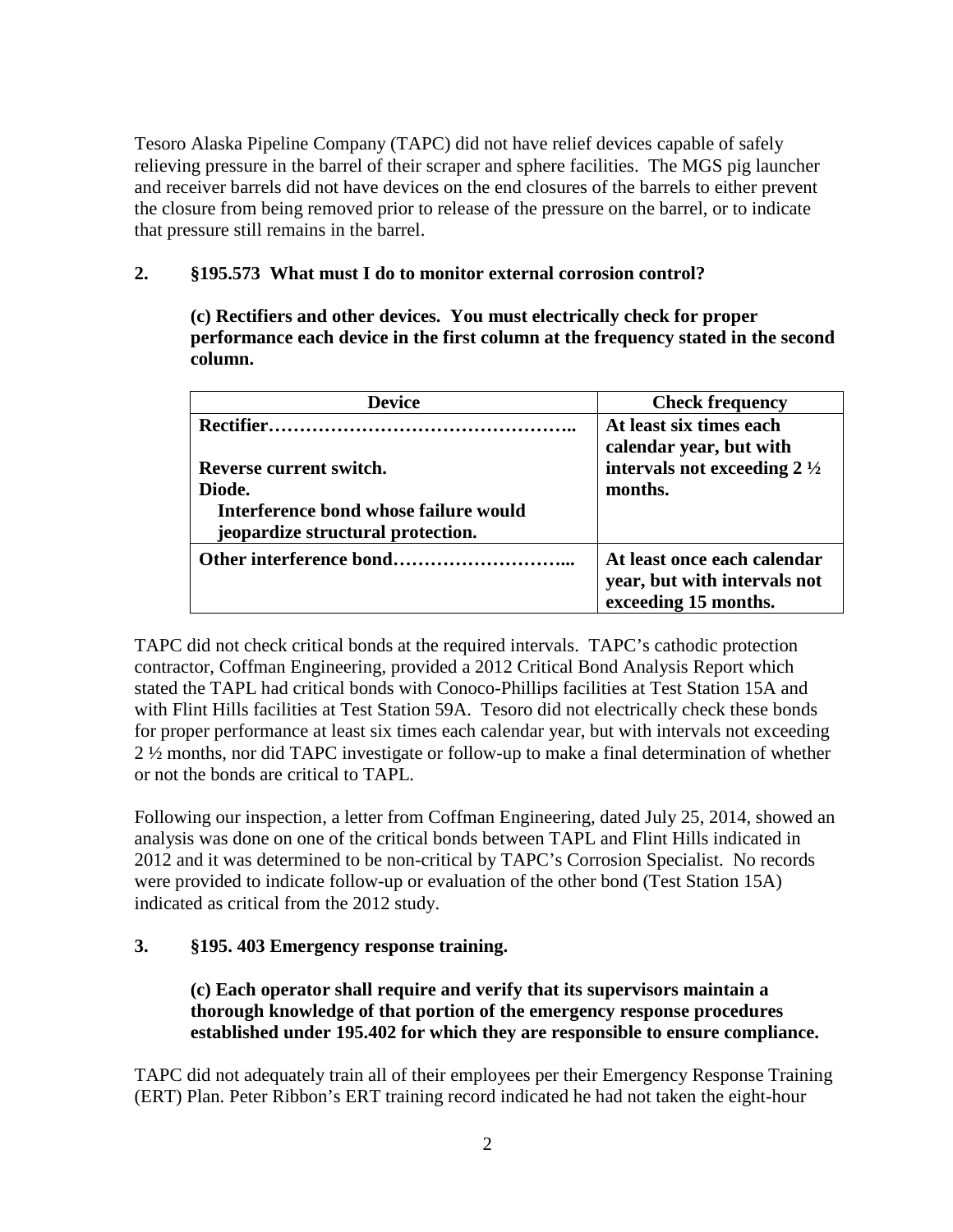Hazwoper Refresher course annually as required, and did not take Hearing Protection or Respiratory Protection in 2011 as required by TAPC.

# **4. §195. 403 Emergency response training.**

**(b) At the intervals not exceeding 15 months, but at least once each calendar year, each operator shall:**

**(1) Review with personnel their performance in meeting the objectives of the emergency response training program set forth in paragraph (a) of this section; and** 

**(2) Make appropriate changes to the emergency response training program as necessary to ensure that it is effective.**

TAPC failed to conduct annual emergency response training reviews or make appropriate changes to the program. No evidence of providing this training could be provided to PHMSA representatives during the inspection.

#### **5. §195.452 Pipeline integrity management in high consequence areas.**

**(k)** *What methods to measure program effectiveness must be used?* **An operator's program must include methods to measure whether the program is effective in assessing and evaluating the integrity of each pipeline segment and in protecting the high consequence areas. See Appendix C of this part for guidance methods that can be used to evaluate a program's effectiveness.**

**(1)** *What records must be kept?* **(1) An operator must maintain for review during an inspection:**

**(ii) Documents to support the decisions and analyses, including any modifications, justifications, variances, deviations and determinations made, and actions taken, to implement and evaluate each element of the integrity management program listed in paragraph (f) of this section.** 

TAPC did not complete the process required by their Standard Operating Procedures to measure and evaluate their IM program effectiveness. The forms were not completed for 2012 or 2013, but the forms were completed retroactively at the time of the inspection then provided. The forms were identical for both years and did not indicate the year which it represented. The records indicated no use of metrics.

#### Proposed Compliance Order

Under 49 United States Code, § 60122, you are subject to a civil penalty not to exceed \$200,000 per violation per day the violation persists up to a maximum of \$2,000,000 for a related series of violations. For violations occurring prior to January 4, 2012, the maximum penalty may not exceed \$100,000 per violation per day, with a maximum penalty not to exceed \$1,000,000 for a related series of violations.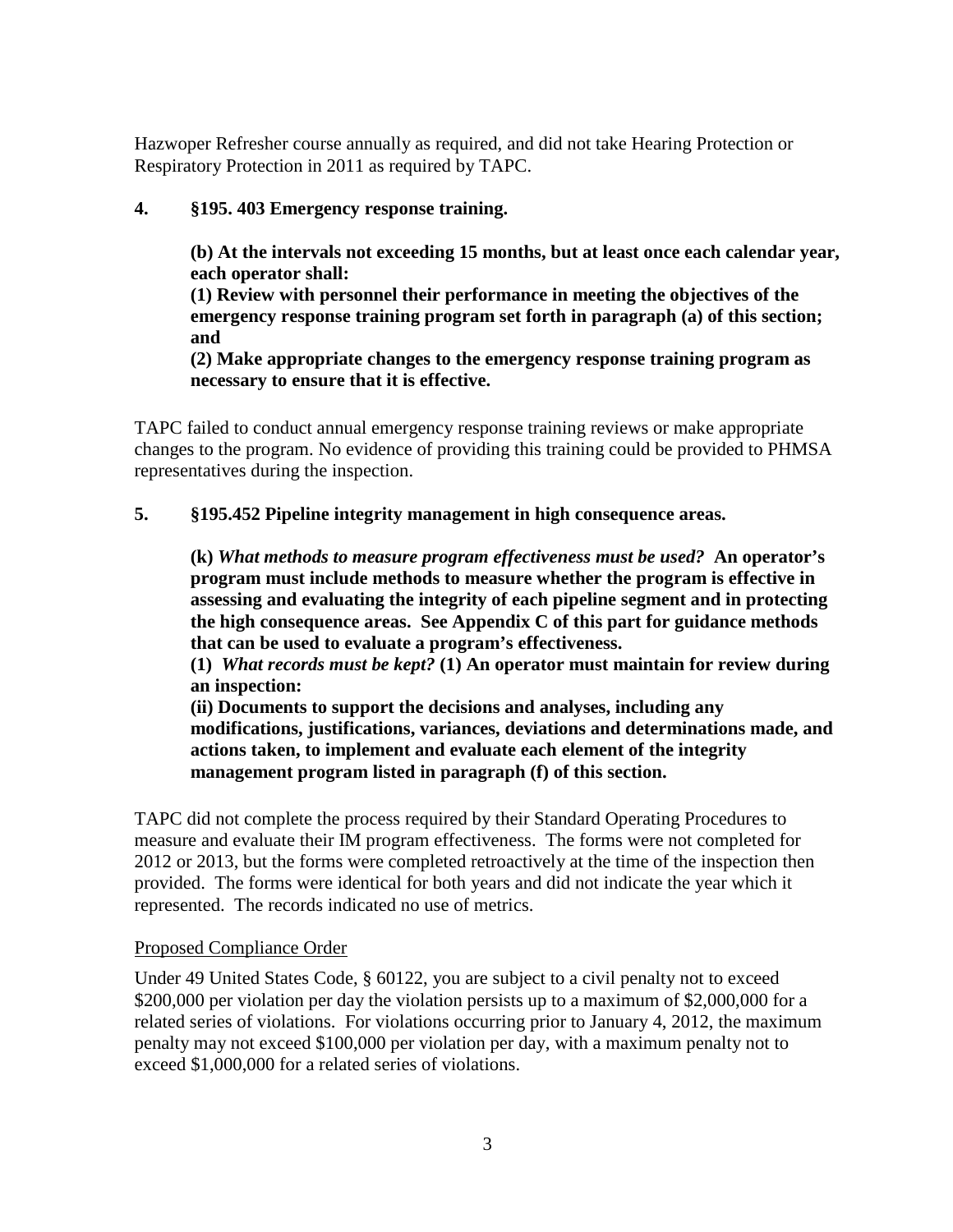We have reviewed the circumstances and supporting documents involved in this case, and have decided not to propose a civil penalty assessment at this time.

With respect to item(s) 1 and 2 pursuant to 49 United States Code § 60118, the Pipeline and Hazardous Materials Safety Administration proposes to issue a Compliance Order to Tesoro Alaska Pipeline Company. Please refer to the *Proposed Compliance Order*, which is enclosed and made a part of this Notice.

# Warning Items

With respect to items 3, 4, and 5, we have reviewed the circumstances and supporting documents involved in this case and have decided not to conduct additional enforcement action or penalty assessment proceedings at this time. We advise you to promptly correct these items. Be advised that failure to do so may result in TAPC being subject to additional enforcement action.

# Response to this Notice

Enclosed as part of this Notice is a document entitled *Response Options for Pipeline Operators in Compliance Proceedings*. Please refer to this document and note the response options. Be advised that all material you submit in response to this enforcement action is subject to being made publicly available. If you believe that any portion of your responsive material qualifies for confidential treatment under 5 U.S.C. 552(b), along with the complete original document you must provide a second copy of the document with the portions you believe qualify for confidential treatment redacted and an explanation of why you believe the redacted information qualifies for confidential treatment under 5 U.S.C. 552(b). If you do not respond within 30 days of receipt of this Notice, this constitutes a waiver of your right to contest the allegations in this Notice and authorizes the Associate Administrator for Pipeline Safety to find facts as alleged in this Notice without further notice to you and to issue a Final Order.

In your correspondence on this matter, please refer to **CPF 5-2015-6001** and for each document you submit, please provide a copy in electronic format whenever possible.

Sincerely,

Chris Hoidal Director, Western Region Pipeline and Hazardous Materials Safety Administration

| Enclosures: | Proposed Compliance Order                                         |
|-------------|-------------------------------------------------------------------|
|             | Response Options for Pipeline Operators in Compliance Proceedings |
|             |                                                                   |

cc: PHP-60 Compliance Registry PHP-500 Heidi Marlowe (Item 1: #147019; Items 2-5: #147602)